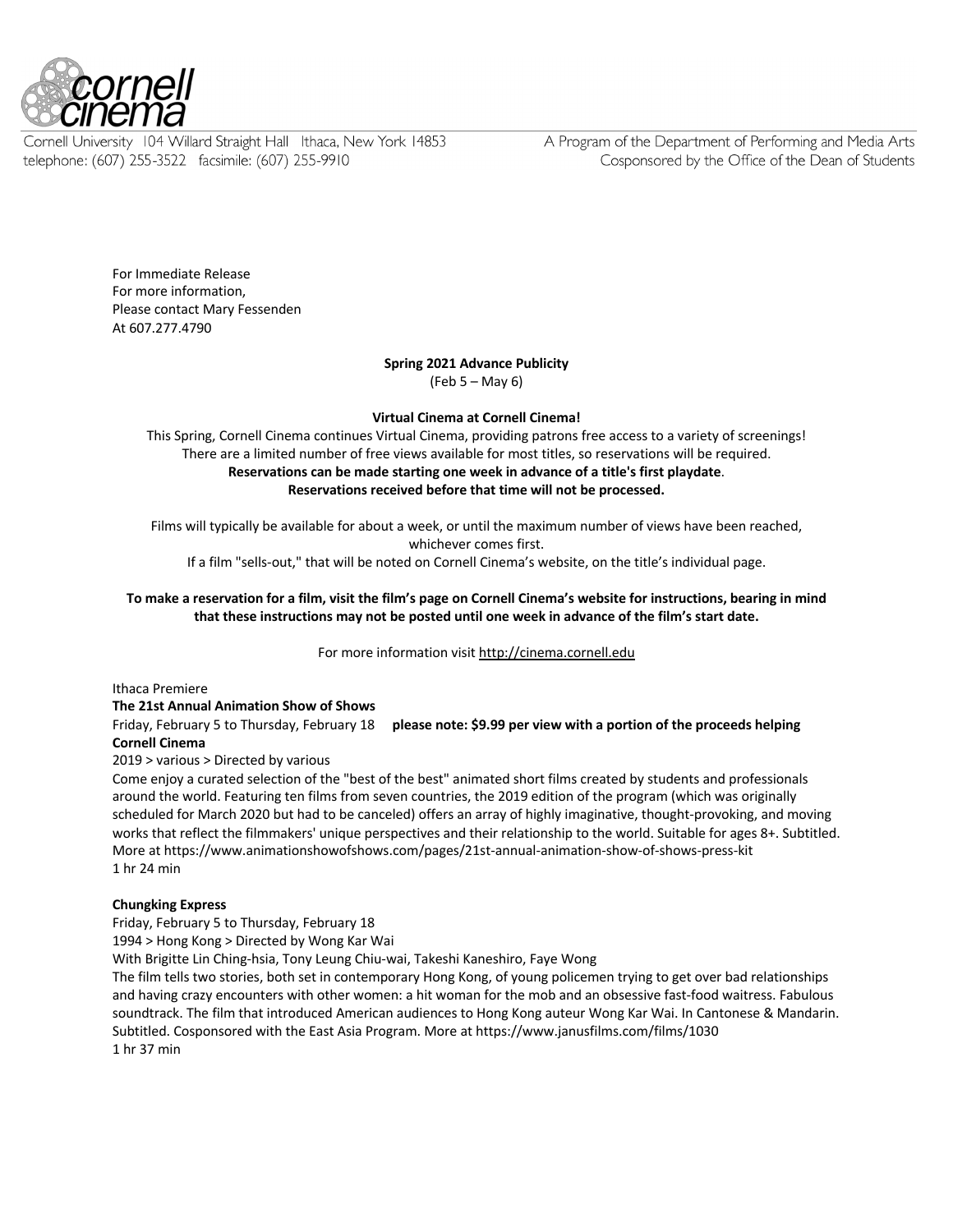### **Ikarie XB 1** aka **Voyage to the End of the Universe**

Friday, February 12 to Thursday, February 18 1963 > Czechoslovakia > Directed by Jindřich Polák With Zdenek Stepánek, Frantisek Smolík, Dana Medrická A visionary work of Eastern Bloc science fiction, this mesmerizing adaptation of a Stanisław Lem novel melds Cold War ideology and utopian futurism into a tour de force of space-age modernism. Offered in a new restoration. In Czech. Subtitled. More at https://www.janusfilms.com/films/1916 1 hr 26 min

Ithaca Premiere

### **M.C. Escher: Journey to Infinity**

Friday, February 12 to Monday, February 15 **Please note shorter window of availability** 2018 > Netherlands > Directed by Robin Lutz

With narration by Stephen Fry

"This engaging film about Dutch graphic artist Maurits Cornelis Escher takes viewers into his dreamlike world. Rich testimonials offer viewers a glimpse into the soul of the artist, who saw himself as a mathematician above all. The film's animations deftly express the mathematical dimensions of his work. Escher inspired many musicians in the 1960s and '70s, and his brilliant influence continues in contemporary graphic novels and cinema." (*The International Festival of Films on Ar*t) In Dutch, English, Italian & German. Subtitled. More at

https://www.zeitgeistfilms.com/film/mcescherjourneytoinfinity 1 hr 21 min

### Ithaca Premiere

### **Acasa, My Home**

Friday, February 19 to Monday, February 22 **Please note shorter window of availability** 2020 > Romania/Germany > Directed by Radu Ciorniciuc

With an empathetic and cinematic eye, filmmaker Radu Ciorniciuc offers viewers a compelling tale of an impoverished family living in the wilderness on the fringes of society in Romania, fighting for acceptance and their own version of freedom. Shortlisted for the 2021 International Documentary Association (IDA) Awards for Best Feature. In Romanian & English. Subtitled. More at https://zeitgeistfilms.com/film/acasamyhome 1 hr 26 min

Ithaca Premiere

### **The Freshmen**

Friday, February 19 to Thursday, February 25

2018 > France > Directed by Thomas Lilti

With Vincent Lacoste, William Lebghil, Michel Lerousseau

**The Freshmen** follows Antoine, who is about to start his first year of medical school... for the third time. Meanwhile, Benjamin, fresh out of high school, will have his first stab at it. He soon realizes that it's not exactly a walk in the park. With nights dedicated to hard studying, rather than hard partying, the two freshmen will have to adapt and find a middle ground between despair for the present and hope for the future. In French. Subtitled. More at https://www.distribfilmsus.com/portfolio/the-freshmen-french-film 1 hr 32 min

### **In the Mood for Love**

Friday, February 19 to Thursday, February 25 2000 > Hong Kong > Directed by Wong Kar Wai

With Maggie Cheung, Tony Leung Chiu-wai

Two neighbors wrestle with irresistible desire for one another upon learning of their spouses' affair in a romantic and melancholic film set in 1960s Hong Kong. In Cantonese, Shanghainese, French & Spanish. Subtitled. Cosponsored with the East Asia Program. More at https://www.janusfilms.com/films/1021 1 hr 38 min

2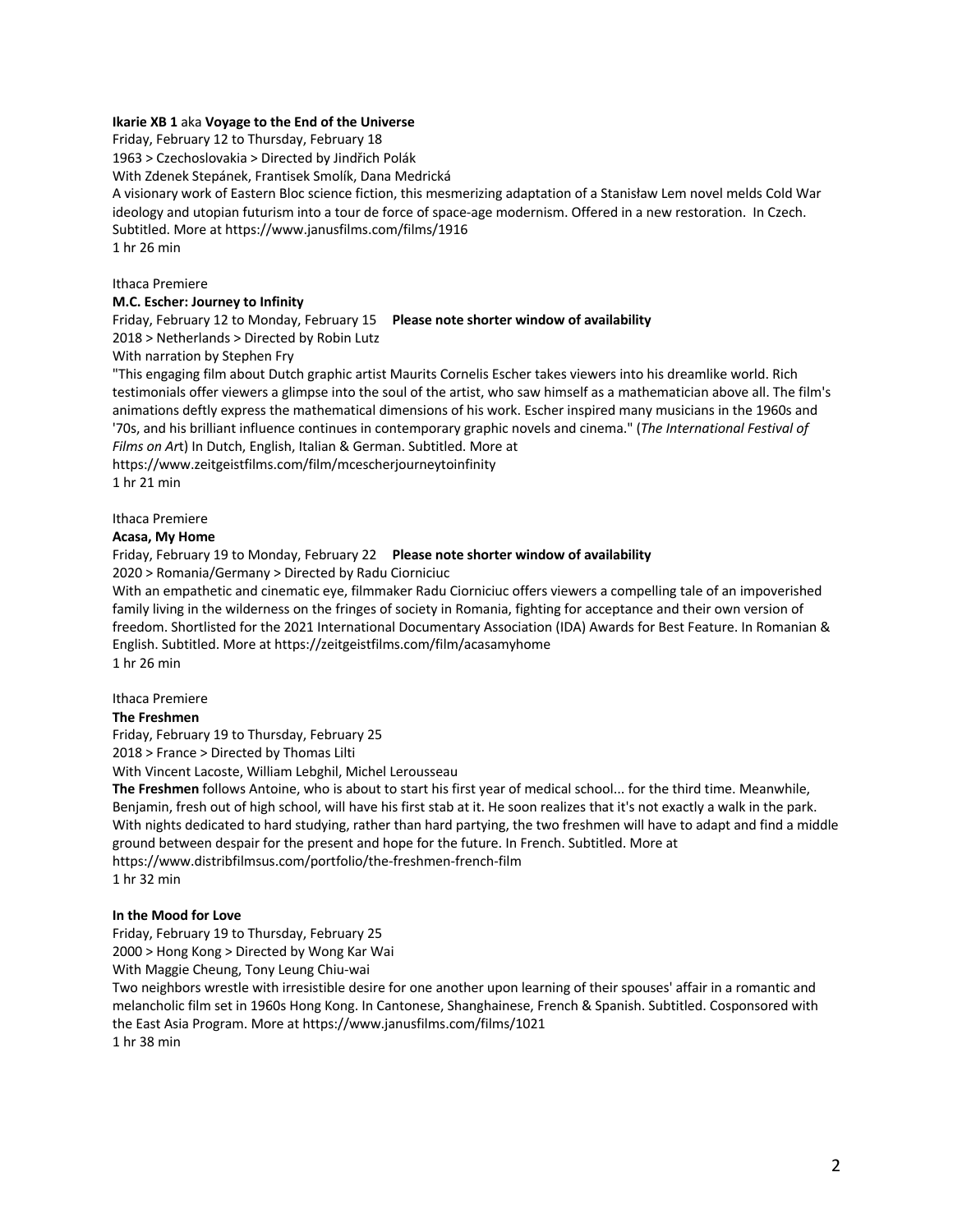**The Scar of Shame** with pre-recorded introduction by Ken Fox, Director of library and archives at the George Eastman Museum in Rochester

Friday, February 19 to Thursday, February 25

A **panel discussion** with Samantha Sheppard, assistant professor of Cinema and Media Studies at Cornell; Ken Fox, director of library and archives at the George Eastman Museum in Rochester; and Barbara Lupack, a film scholar who has written and lectured on race films, will take place on Thursday, February 25 at 7:15pm.

1927 > USA > Directed by Frank Peregini

With Harry Henderson, Lucia Moses

An educated, upscale black musician marries a woman from a lower socioeconomic class to get her out of the clutches of her abusive stepfather. Once he "saves" her, however, he won't let his new wife meet his mother, as he knows she won't approve, a decision that leads to a downward spiral of events in this silent melodrama. Screening as part of the Finger Lakes Film Trail series *Race Films/Race Matters*, with series introduction by Samantha Sheppard (PMA). More at https://www.fingerlakesfilmtrail.org/race-films-series

1 hr 9 min

## **As Tears Go By**

Friday, February 26 to Thursday, March 4

1988 > Hong Kong > Directed by Wong Kar Wai

With Andy Lau, Maggie Cheung, Jacky Cheung

Set amidst Hong Kong's ruthless, neon-lit gangland underworld, this operatic saga of ambition, honor, and revenge stars Andy Lau as a small-time mob enforcer who finds himself torn between a burgeoning romance with his ailing cousin and his loyalty to his loose cannon partner in crime whose reckless attempts to make a name for himself unleash a spiral of violence. Hong Kong auteur Wong Kar Wai's first feature length film. In Cantonese. Subtitled. Cosponsored with the East Asia Program. More at https://www.janusfilms.com/films/1975

1 hr 42 min

# Ithaca Premiere

## **My Mexican Bretzel**

Friday, February 26 to Thursday, March 4

2020 > Spain > Directed by Nuria Gimenez

Using text from a woman's diary to accompany silent images of gorgeous home movie footage shot by her wealthy industrialist husband while traveling the world with him from the 1940s into the 1960s, this travelogue morphs into melodrama in a "cinematic sleight of hand" (New York Film Festival), winner of the Found Footage Award at the International Film Festival Rotterdam. In Spanish. Subtitled. More at https://bretzelandtequila.com/en/my-mexicanbretzel-eng/

1 hr 14 min

### **Portrait of a Lady on Fire**

2019 > France > Directed by Céline Sciamma

### Friday, February 26 to Monday, March 1 **Please note shorter window of availability**

With Noemie Merlant, Adele Haenel, Luana Bajrami

In the late 18th century, Marianne, a young painter, recalls being commissioned to secretly paint a wedding portrait of Heloise, the daughter of a French aristocrat and reluctant bride. As the bond between the women grows deeper, the portrait becomes a collaborative testament of their love. In French. Subtitled. More at portraitmovie.com 2 hrs 1 min

### Ithaca Premiere

**Strange Fish** with a panel discussion featuring filmmaker Giulia Bertoluzzi on Tuesday, March 2 at noon Friday, February 26 to Thursday, March 4

2018 > Italy/Tunisia > Directed by Giulia Bertoluzzi

Set primarily in Zarzis, Tunisia, and the waters of the Mediterranean Sea, **Strange Fish** tells the story of Tunisian fishermen who have been rescuing migrants and recovering the dead along the world's deadliest migration route since the early 2000s. The film's title, a reference to Billie Holiday's "Strange Fruit," links the deaths of African migrants en route to Europe and the lynching of African Americans. In Arabic. Subtitled. Cosponsored by Cornell's Migrations Initiative and the Einaudi Center. More at https://prime.tv/strange-fish/?lang=en 54 min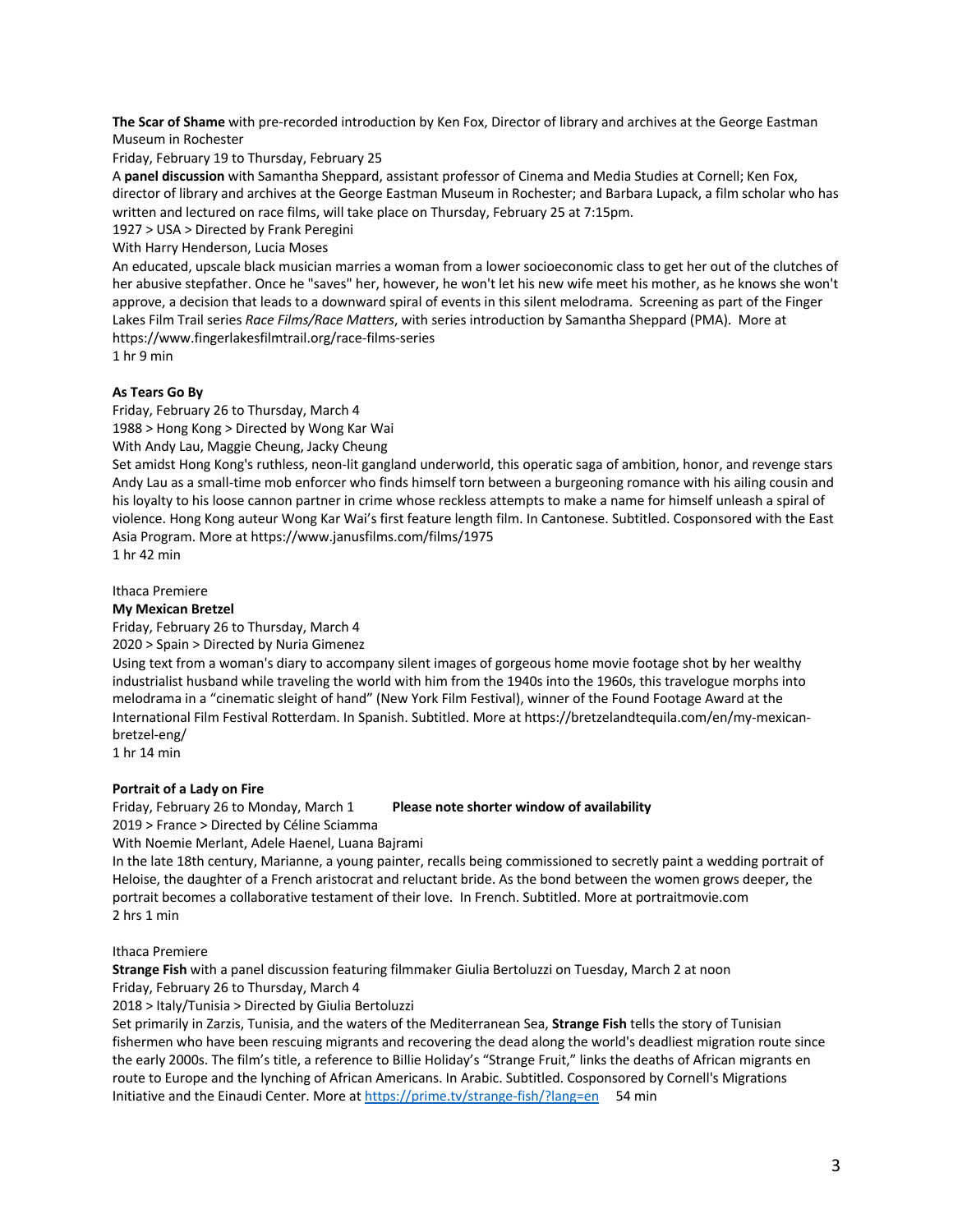### **Days of Being Wild**

Friday, March 5 to Thursday, March 11 1991 > Hong Kong > Directed by Wong Kar Wai With Leslie Cheung Kwok-wing, Maggie Cheung

Wong Kar Wai's second feature is a typically rapturous and melancholy erotic tale about a man and two women drifting through Hong Kong in 1960. In Cantonese, Shanghainese, Tagalog & Mandarin. Subtitled. Cosponsored with the East Asia Program. More at https://www.janusfilms.com/films/1974 1 hr 34 min

Ithaca Premiere

**Her Socialist Smile** with filmmaker John Gianvito Q&A on Wed, March 10 at 7:30pm

Friday, March 5 to Thursday, March 11

2020 > USA > Directed by John Gianvito

Beginning with her first public appearance in 1913 at age 32, Hellen Keller spent her entire adult life advocating for progressive causes. Though very little moving image or audio recordings exist of Keller, this experimental documentary works around these perceptual restraints to foreground Keller's words with recorded voiceover and onscreen text. In doing so, filmmaker John Gianvito grapples with an historical figure whose popular image has been frozen in childhood, conveniently ignoring a complex rhetorical legacy. Winner of the Los Angeles Film Critics Association's Douglas Edwards Experimental/Independent Film/Video Award.

1 hr 33 min

# Ithaca Premiere

**Shiraz: A Romance of India**

Friday, March 5 to Thursday, March 11

1928 > India > Directed by Franz Osten

**Shiraz** is a ravishing, romantic tale behind the creation of one of the world's most iconic structures: the Taj Mahal. Filmed on location in and around Jaipur with an all-Indian cast (including 50,000 extras, 300 camels and seven elephants), the film features stunning Islamic architecture and the landscape of Rajasthan. Shown in a recent digital restoration by the British Film Institute with a specially commissioned score by the Grammy Award-winning composer-sitar player Anoushka Shankar, performed by a traditional ensemble infused with strings and a Moog synthesizer. English intertitles. More at https://junofilms.com

1 hr 45 min

### Ithaca Premiere

**The Vasulka Effect**

Friday, March 5 to Thursday, March 11

2019 > Iceland > Directed by Hrafnhildur Gunnarsdóttir

With Steina Vasulka, Woody Vasulka

Pioneering video artists Steina and Woody Vasulka escaped the Soviet invasion of Czechoslovakia to find refuge in New York City. There, they founded the legendary art and performance gallery The Kitchen in 1971, which soon grew into the center of experimentation for performance, dance, music, and video. This intimate portrait reintroduces the Vasulkas for a new generation, as the couple, now retired in Santa Fe, reckon with age, mortality, debt, and the future of their artistic archive. More at https://sagafilm.is/film/the-vasulka-effect

1 hr 27 min

#### **Fallen Angels**

Friday, March 12 to Thursday, March 18

1996 > Hong Kong > Directed by Wong Kar Wai

With Leon Lai, Michelle Reis, Takeshi Kaneshiro, Charlie Yeung

Wong Kar Wai's take on love and loss in a '90s, urban, neon-lit setting, but a darker film than its companion piece, **Chungking Express**. "An exhilarating rush of a movie. Go-for-broke visual bravura." (*LA Times*) In Cantonese & Mandarin. Subtitled. Cosponsored with the East Asia Program. More at https://www.janusfilms.com/films/1742 1 hr 36 min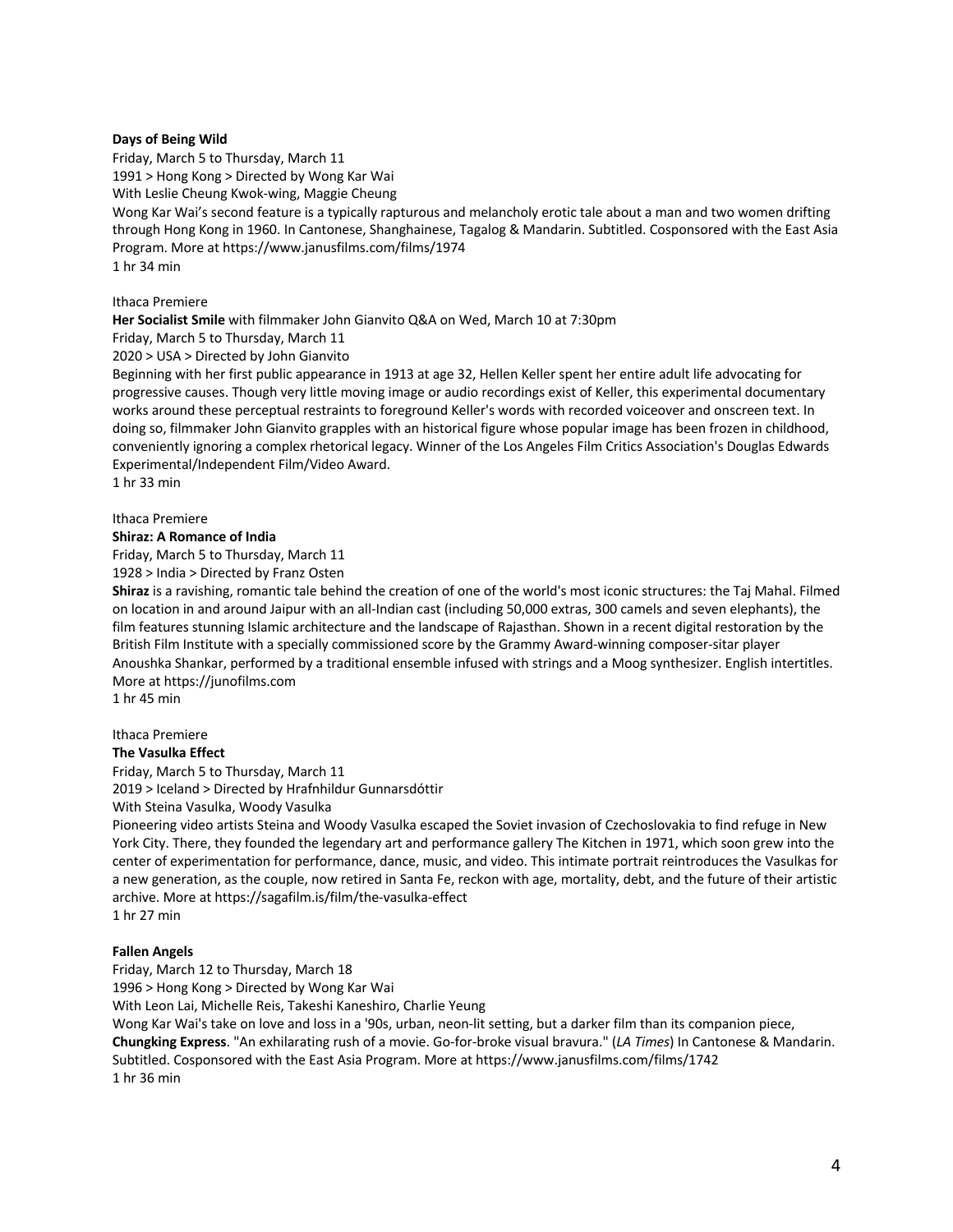### Ithaca Premiere

**maɬni – towards the ocean, towards the shore** with pre-recorded introduction by Jeff Palmer (PMA) Friday, March 12 to Thursday, March 18 2020 > USA > Directed by Sky Hopinka

With Jordan Mercier, Sweetwater Sahme

A poetic experimental documentary that follows Sweetwater Sahme and Jordan Mercier as they wander through their surroundings in the Pacific Northwest and contemplate the afterlife, rebirth, and the place in-between. Spoken mostly in chinuk wawa, their stories are departures from the Chinookan origin of death myth, with its distant beginning and circular shape. "Hopinka subtly inverts the tropes of the ethnographic documentary to depict indigenous life from an indigenous perspective." (*Cinema Scope*) Subtitled. More at https://grasshopperfilm.com/film/malni 1 hr 20 min

# Ithaca Premiere

### **Three Summers**

Friday, March 12 to Thursday, March 18 2019 > Brazil > Directed by Sandra Kogut

With Regina Case

"A chaotic class dramedy where the help and the helped wind up switching places, **Three Summers** (*Três Verões*) marks another occasion for Brazilian actress Regina Case (**The Second Mother**) to shine in the role of a housekeeper trying to overcome stiff social barriers and find her own slice of happiness." (*The Hollywood Reporter*) In Portuguese. Subtitled. More at https://www.distribfilmsus.com

1 hr 34 min

## **Happy Together**

Friday, March 19 to Thursday, March 25

1997 > Hong Kong > Directed by Wong Kar Wai

With Tony Leung Chiu-Wai, Leslie Cheung

Wong Kar Wai deals with emotional entrapment in this film that won him the Best Director award at the 1997 Cannes Film Festival. Taking as its subject two gay lovers from Hong Kong spending the last few months of British rule away from home -- in Buenos Aires, Argentina - the film is characteristic of the director, with visuals that grab hold and never let go, and a soundtrack -- a mixture of Astor Piazzola, Frank Zappa and the Turtles -- that is undoubtedly one of the most expressive in years. In Mandarin, Cantonese & Spanish. Subtitled. Cosponsored with the East Asia Program. More at https://www.janusfilms.com/films/1743

1 hr 32 min

**The River and The Wall** w/panel discussion including Heather Mackey '10 on Tuesday, March 23 at noon

Friday, March 19 to Thursday, March 25

2019 > USA > Directed by Ben Masters

With Heather Mackey '10, Ben Masters, Filipe Deandrade, Austin Alvarado, Jay Kleberg

This spectacularly photographed documentary follows five friends on an immersive adventure through the unknown wilds of the Texas borderlands as they travel 1200 miles from El Paso to the Gulf of Mexico on horses, mountain bikes, and canoes. They set out to document the borderlands and explore the potential impacts of a border wall on the natural environment, but as the wilderness gives way to the more populated and heavily trafficked areas, they come face-to-face with the human side of the immigration debate. One of the adventurers is Heather Mackey, who earned her BS in Ecology and Evolutionary Biology from Cornell 2010. She has worked as a field biologist and done conservation research, and spent two seasons on the Rio Grande researching the impact of riparian restoration on bird and butterfly communities. Cosponsored by Cornell's Migrations Initiative and the Einaudi Center. More at theriverandthewall.com 1 hr 49 min

### **La Strada**

Friday, March 19 to Thursday, March 25

1954 > Italy > Directed by Federico Fellini

With Giulietta Masina, Anthony Quinn

One of the Italian master's best works and an indisputable classic, **La Strada** tells the fairy tale road story of Zampano (Anthony Quinn), a loutish strong man with ultimately only one trick, and Gelsomina (Masina), the dim-witted innocent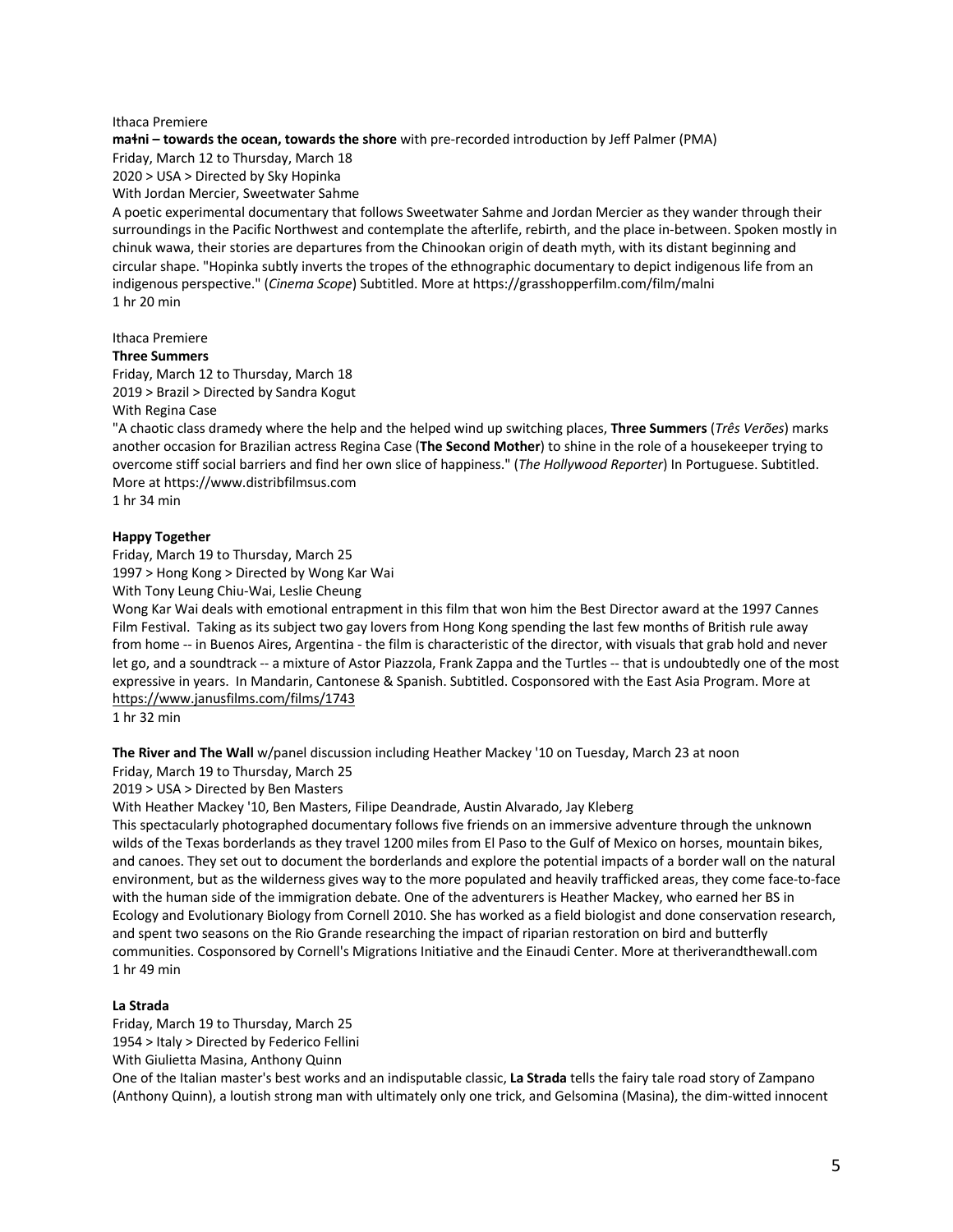he buys to play a clown. Winner of the Oscar for Best Foreign Film. Offered in a new restoration. In Italian. Subtitled. More at https://www.janusfilms.com/films/1020 1 hr 47 min

Ithaca Premiere

### **By the Grace of God**

Friday, March 26 to Thursday, April 1 2018 > France > Directed by François Ozon With Melvil Poupaud, Denis Ménochet, Swann Arlaud This "brilliantly nuanced, coolly devastating account of a pedophilia scandal in the Roman Catholic Archdiocese of Lyon, France" (*LA Times*) follows three men as they go public and seek justice against the priest who abused them as boys. "[T]he most important and assured movie on this treacherous topic made this decade." (*The Wrap*) In French. Subtitled. More at https://www.musicboxfilms.com/film/by-the-grace-of-god 2 hrs 17 min

Ithaca Premiere

### **Crutch**

Friday, March 26 to Thursday, April 1 2020 > USA > Directed by Sachi Cunningham & Chandler Evans With Bill Shannon The film chronicles the gravity defying life of Bill Shannon, an internationally renowned artist, breakdancer and skate(board) punk - on crutches. "Dance, art, performance, and disability politics converge in this entertaining and enlightening portrait of Bill 'Crutch' Shannon." (*Culture Mix*) More at https://www.crutchdoc.com/ 1 hr 38 min

Ithaca Premiere **The Hand (Extended Cut)**

Friday, March 26 to Thursday, April 1

2004 > Hong Kong > Directed by Wong Kar Wai

With Chang Chen, Gong Li

Originally conceived for the omnibus film **Eros**, this film - presented in this retrospective for the first time in its extended cut - tells the tale of Zhang, a shy tailor's assistant enraptured by a mysterious client, Miss Hua. A hypnotic tale of obsession, repression, and class divisions, **The Hand** finds Wong Kar Wai continuing to transition from the frenetic, energized style of his earlier films into a register that is lush with romantic grandeur. In Mandarin. Subtitled. Cosponsored with the East Asia Program. More at https://www.janusfilms.com/films/2009 56 min

Ithaca Premiere **Sing Me a Song** Friday, April 2 to Thursday, April 8

2019 > France/Germany/Switzerland > Directed by Thomas Balmès

In **Happiness** (2014), filmmaker Balmès chronicled 8-year-old Peyangki's initiation into a monastery and the arrival of electricity to his remote Bhutan village. In his new film, ten years have passed, and the filmmaker finds the teenage monk tied to his mobile phone, pursuing a romance over WeChat with a bar singer in Bhutan's capital. "...a fascinating tale of romantic melancholy played out against the peaceful, meditative backdrop of the Himalayas." (*LA Times*) In Dzongkha. Subtitled. More at https://participant.com/film/sing-me-song 1 hr 40 min

### **Varda by Agnès**

Friday, April 2 to Thursday, April 8

2019 > France > Directed by Agnès Varda

With Agnès Varda, Sandrine Bonnaire, Herve Chandes

The final film from the late, beloved Agnès Varda is a characteristically playful, profound, and personal summation of the director's own brilliant career. Suffused with the people, places, and things she loved...this wonderfully idiosyncratic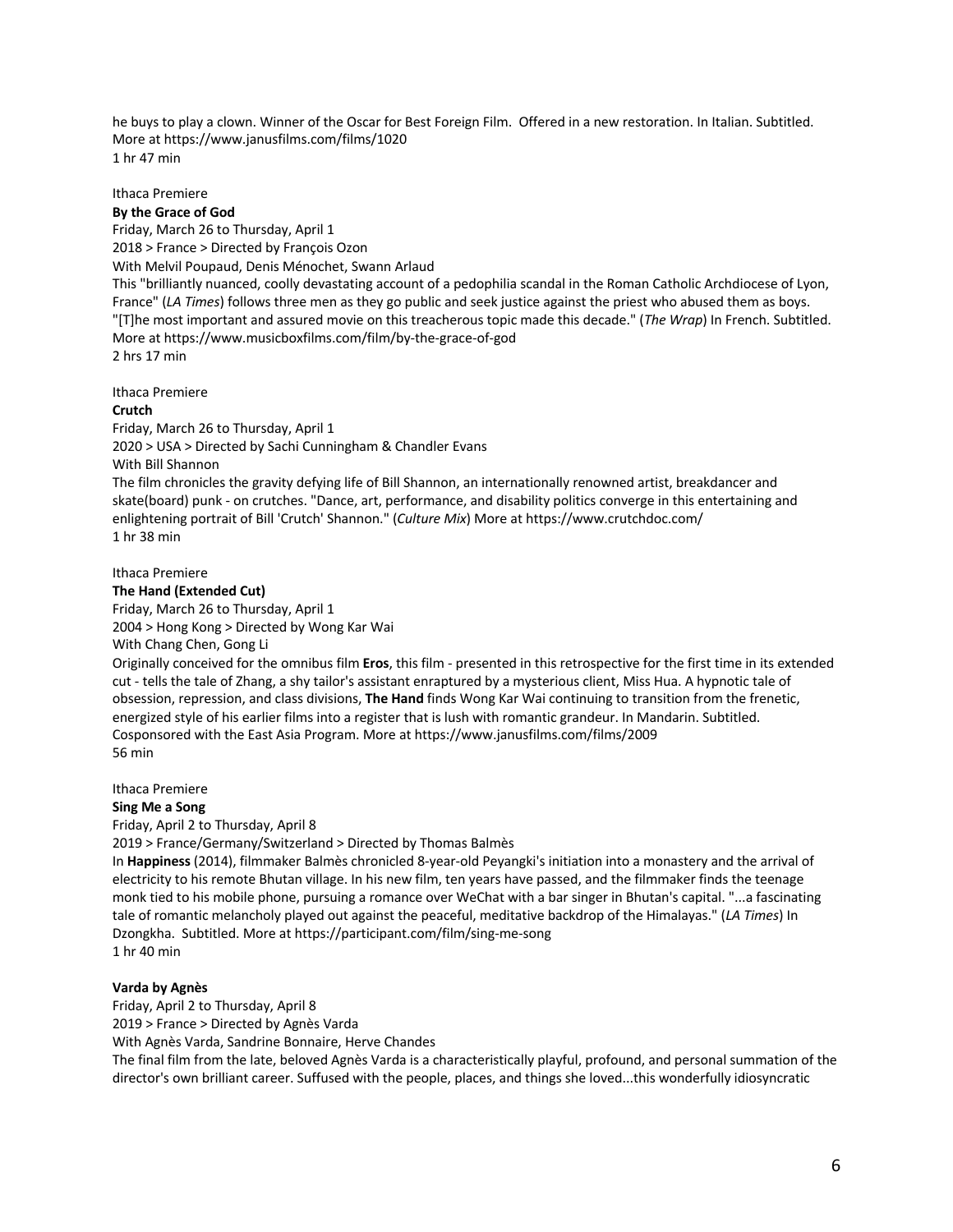work of imaginative autobiography is a warmly human, touchingly bittersweet parting gift from one of cinema's most luminous talents. In French. Subtitled. More at janusfilms.com/films/1944 2 hrs

# **Synonyms**

Friday, April 9 to Thursday, April 15

2019 > Israel/France > Directed by Nadav Lapid

With Tom Mercier, Quentin Dolmaire,Louise Chevillotte

"The film, a faintly comedic, semi-autobiographical study of identity and the ambivalence of national belonging, tells the story of Yoav, played by newcomer Tom Mercier, and his struggle to reinvent himself as French" (*Reuters*) after moving to Paris from Israel. The film won the top prize at the 69th Berlin International Film Festival. In French, Hebrew & English. Subtitled. More at kinolorber.com/film/synonyms 2 hrs 3 min

Ithaca Premiere

**Wild Relatives** with a panel discussion featuring filmmaker Jumana Manna on Tuesday, April 13 at noon Friday, April 9 to Thursday, April 15

2018 > Germany/Lebanon/Norway > Directed by Jumana Manna

Forced to relocate from Aleppo to Lebanon due to the Syrian civil war, an international agricultural research center must begin the laborious process of replanting its seed collection from the back-up bank located beneath the Arctic permafrost in the Svalbard Global Seed Vault. The film captures the articulation between this large-scale international initiative and its local implementation in the Bekaa Valley of Lebanon, carried out primarily by young migrant women. In Arabic, Norwegian & English. Subtitled. Cosponsored by Cornell's Migrations Initiative and the Einaudi Center. More at https://www.jumanamanna.com/Wild-Relatives 1 hr 5 min

# Ithaca Premiere

**Fandango at the Wall** with a panel discussion featuring filmmaker Varda Bar-Kar '82 and others Tuesday, April 27 at 1pm Friday, April 16 – Monday, April 26

2020 > USA > Directed by Varda Bar-Kar '82

An exuberant documentary that follows masterful *son jarocho* (a 300-year-old folk music rooted in the land that combines African, Indigenous and Spanish traditions) musicians from Veracruz, Mexico to the US-Mexico border where they join renowned New York Maestro Arturo O'Farrill and his Afro Latin Jazz Orchestra for a transformational music & dance festival, Fandango Fronterizo, taking place on both sides of the border. The event resulted in an album, a book and this documentary, directed by Cornell alumna Varda Bar-Kar '82. Subtitled. Cosponsored by the Latin American Studies Program. More at http://fandangowall.com/

1 hr 32 min

# **Soleil Ô**

Friday, April 16 to Thursday, April 22

1970 > Mauritania > Directed by Med Hondo

With Robert Liensol, Theo Legitimus, Gabriel Glissand

A furious howl of resistance against racist oppression, this film is a bitterly funny, stylistically explosive attack on Western capitalism and its legacy of colonialism. A starry-eyed immigrant leaves West Africa for Paris in search of a job and cultural enrichment, but soon discovers a hostile society in which his very presence elicits fear and resentment. Drawing on the freewheeling experimentation of the French New Wave, **Soleil Ô** deploys a dizzying array of narrative and stylistic techniques - animation, docudrama, dream sequences, musical numbers, folklore, slapstick comedy, agitprop - to create a revolutionary landmark of political cinema and a shattering vision of awakening black consciousness. Offered in a new restoration. In French & Arabic. Subtitled. More at https://www.janusfilms.com/films/1978 1 hr 42 min